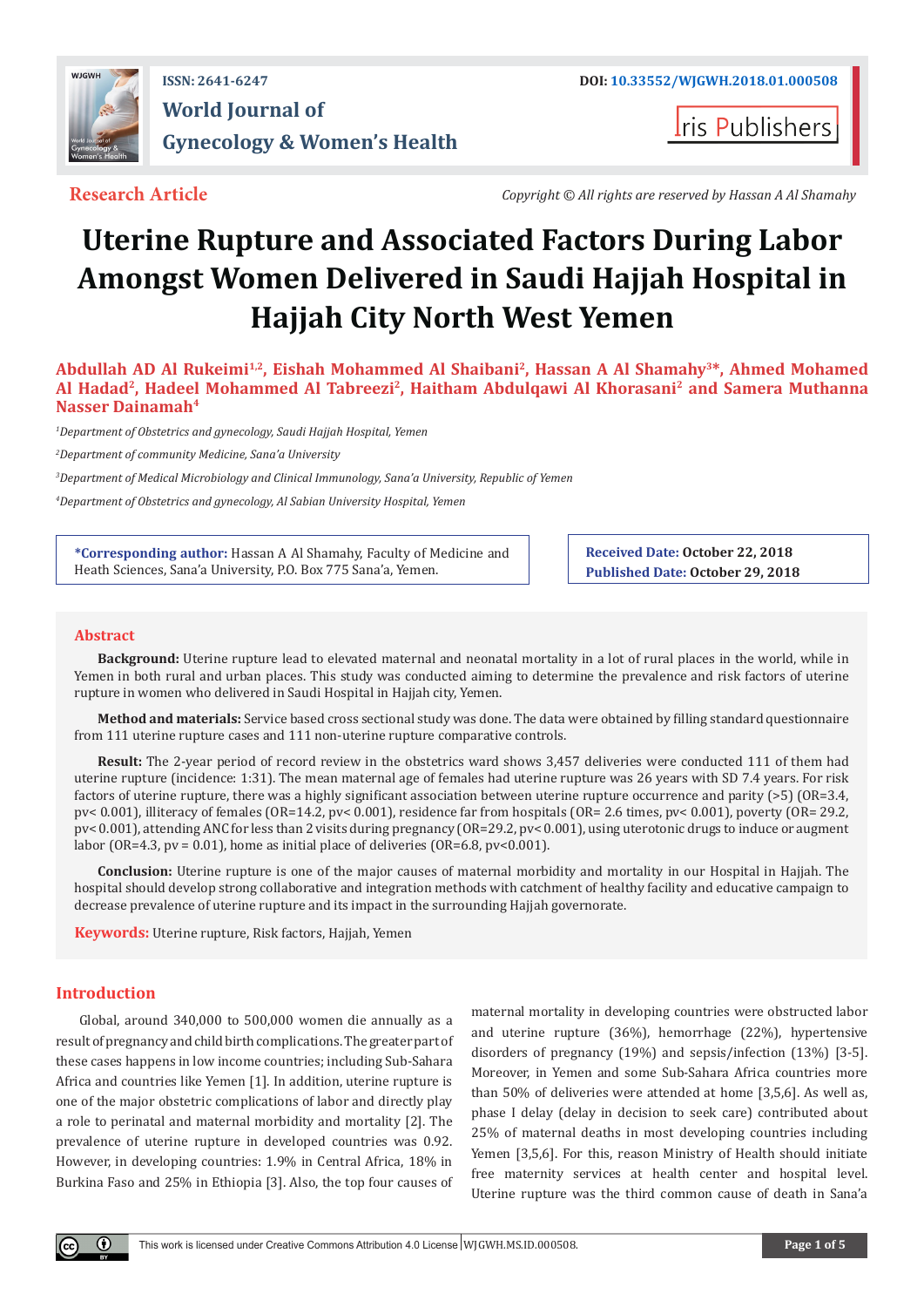city hospitals [6]. Therefore, is important to improve availability, accessibility and utilization of the essential emergency obstetric care services to decrease maternal loss. Plus, skilled attendance of labor coupled with early referral to the next higher level for better and timely intervention is equally important [7].

A study conducted in Africa and Asia the main associated factors for uterine rupture were obstructed labor alone, and use of oxytocin in already obstructed labor, constituted oxytocin use, previous uterine scar and intrauterine manipulation by traditional birth attendants [3,8,9]. It is possible to prevent most maternal deaths and disabilities with known and effective interventions, although this needs the right kind of information on why women are dying or facing lifelong disabilities. As many literatures decide that uterine rupture is one of the causes for maternal death. But factors resulting uterine rupture differ from one study to another. In particular this study was aimed to determine the prevalence uterine rupture and associated factors during labor among women who delivered in Saudi Hospital in Hajjah city, North West Yemen.

#### **Subjects and Methods**

#### **Study area and study period**

Saudi Hospital is a public hospital found in Hajjah city, which is located in Hajjah governorate in the North West of Yemen, about 200 km North West of the capital Sana'a. The hospital provides health service to more than 2000,000 populations. There were 3,457 deliveries conducted per two year from annual report of hospital, in obstetric ward. The study was conducted during September 1-2014 and August 31-2016. It was based on comparative cross-sectional study (Table 1).

**Table 1:** Logistic regression result of factors associated with uterine rupture among women delivered in Saudi hospital Hajjah from 1 September 2014 to 31 August 2016.

| <b>Factors</b>                                   | Cases $n=111$  |               | Controls $n=111$ |               |           |                 |             |  |  |
|--------------------------------------------------|----------------|---------------|------------------|---------------|-----------|-----------------|-------------|--|--|
|                                                  | N <sub>o</sub> | $\frac{0}{0}$ | <b>No</b>        | $\frac{0}{0}$ | <b>OR</b> | CI 95%          | <b>PV</b>   |  |  |
| Parity: <5                                       | 73             | 66            | 39               | 35.1          | 3.4       | $1.6 - 6.8$     | < 0.001     |  |  |
| Parity: $> 5$ or nil                             | 38             | 34            | 72               | 64.9          | 0.2       | $0.14 - 0.5$    | ${}< 0.001$ |  |  |
| <b>Educational level</b>                         |                |               |                  |               |           |                 |             |  |  |
| Illiterate                                       | 68             | 61            | 11               | 9.9           | 14.2      | $5.2 - 38$      | ${}< 0.001$ |  |  |
| Primary                                          | 27             | 24            | 13               | 11.7          | 2.3       | $0.9 - 6.1$     | 0.07        |  |  |
| Secondary                                        | 15             | 14            | 47               | 42.3          | 0.21      | $0.09 - 0.4$    | ${}< 0.001$ |  |  |
| University                                       | $\mathbf{1}$   | 0.9           | 40               | 36            | 0.17      | $0.002 - 0.1$   | ${}< 0.001$ |  |  |
| <b>Residence Resident &gt;10km from hospital</b> |                |               |                  |               |           |                 |             |  |  |
| Urban                                            | 53             | 48            | 78               | 70.3          | 0.39      | $0.19 - 0.7$    | ${}< 0.001$ |  |  |
| Rural                                            | 58             | 52            | 33               | 29.7          | 2.6       | $1.3 - 5.2$     | ${}< 0.001$ |  |  |
| Social economic                                  |                |               |                  |               |           |                 |             |  |  |
| Poor                                             | 99             | 89            | 24               | 21.6          | 29.2      | 11.9-71         | ${}< 0.001$ |  |  |
| Adequate                                         | 12             | 11            | 87               | 78.4          | 0.03      | $0.01 - 0.07$   | ${}< 0.001$ |  |  |
| Mode of delivery                                 |                |               |                  |               |           |                 |             |  |  |
| Spontaneous                                      | 29             | 26            | 40               | 36            | 0.62      | $0.3 - 1.2$     | 0.2         |  |  |
| Attendant                                        | 58             | 52            | 64               | 57.7          | 0.79      | $0.4 - 1.5$     | 0.49        |  |  |
| Induction/augmentation                           | 24             | 22            | $\overline{7}$   | 6.3           | 4.3       | $1.2 - 15$      | 0.01        |  |  |
| <b>Attending ANC during pregnancy</b>            |                |               |                  |               |           |                 |             |  |  |
| Less than 2                                      | 99             | 89            | 24               | 21.6          | 29        | 11.9-71         | ${}< 0.001$ |  |  |
| Greater than 2                                   | 12             | 11            | 87               | 78.4          | 0.03      | $0.01 - 0.08$   | ${}< 0.001$ |  |  |
| Place of onset the delivery                      |                |               |                  |               |           |                 |             |  |  |
| At home (phase I delay)                          | 76             | 68            | 27               | 24.3          | 6.8       | $3.2 - 14.7$    | ${}< 0.001$ |  |  |
| Centers (phase I delay)                          | 33             | 30            | 15               | 13.5          | 2.6       | $1.1 - 6.3$     | 0.03        |  |  |
| Hospitals                                        | $\overline{2}$ | 1.8           | 69               | 62.2          | 0.01      | $0.002 - 0.005$ | ${}< 0.001$ |  |  |

OR Odds ratio = Relative risk

95%CI 95% Confidence intervals

*χ<sup>2</sup>*Chi-square = 3.9 or more is significant

*pv* Probability value = 0.05 or less is significant

#### **Population**

a. Source of population: All case notes of clients who received care for delivery in obstetric ward in Saudi Hajjah Hospital.

b. Study population: All sampled case notes of clients who received care for delivery in SH hospital, from September 1, 2014 to August 31, 2016.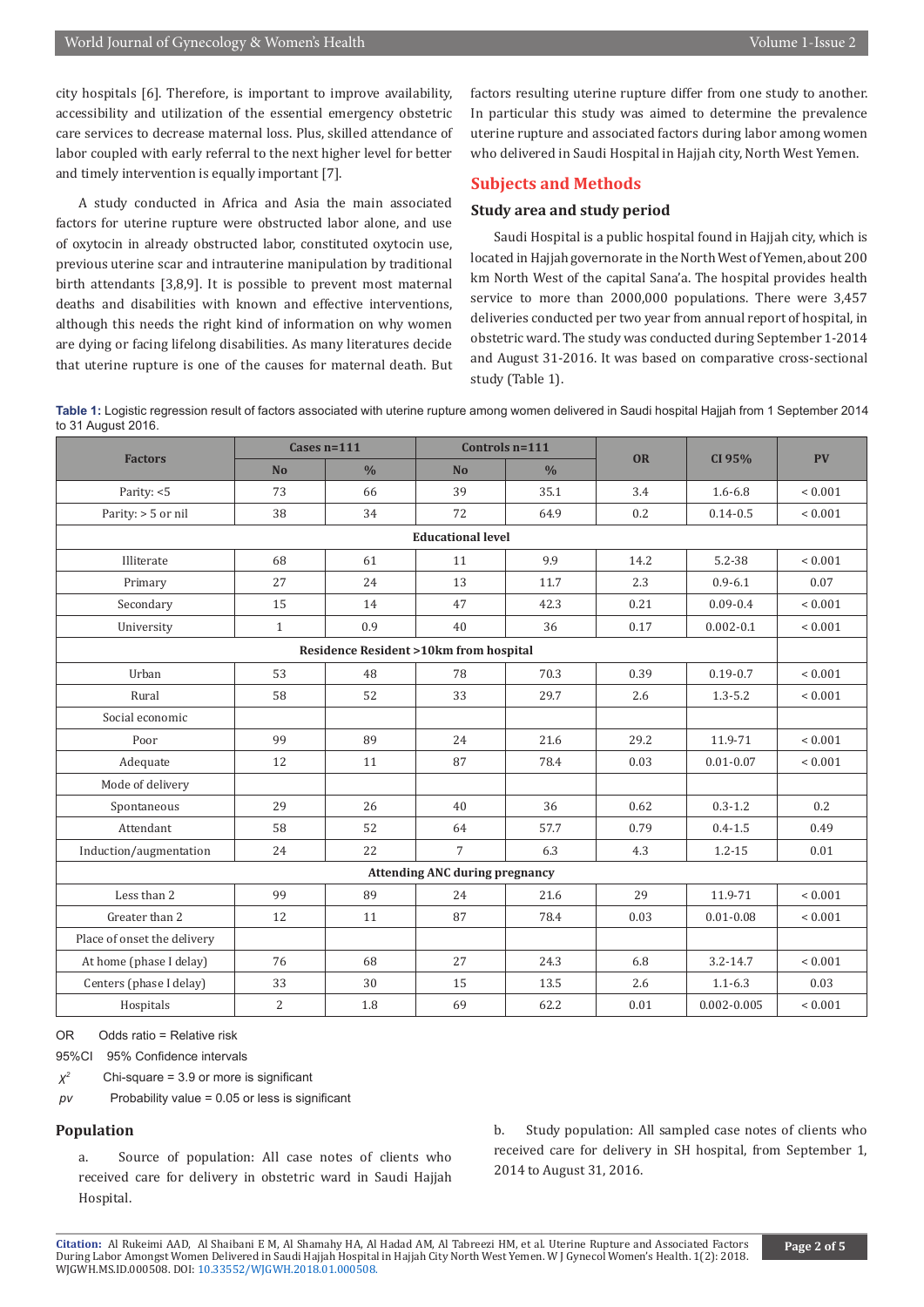c. Inclusion criteria: All case notes of delivery after 28 weeks of gestational age that were managed in obstetric case from September 1, 2014 to August 31, 2016.

d. Exclusion criteria: Pregnancy terminated before 28 weeks of gestational age.

e. Sample size and sampling techniques: Single population proportion formula was used to calculate sample size. The final sample size was 111 among 3457 cases from Obstetrics ward registry book.

#### **Study variables**

**Dependent variable:** Uterine rupture Interdependent variables: Socio demography, maternal age, marital status and address.

**Obstetrics factors included:** ANC visit, gravida, parity, obstructed labor, induction/augmentation, referred from facility, obstetric procedure (instrumentation), fetal presentation and birth out-come.

#### **Method of Data Analysis**

#### **Quantitative data**

EPI-Data Statistical software version 6 was used for data entry and analysis. After organizing and cleaning the data, important characteristics of study subjects were recorded. The data were expressed in percentages, means and standard deviations to all variables that are related to the objectives of the study. Odds ratio (association), 95% CI, and Chi-square  $(\chi^2)$  were done by 2x2 cross tabulation to find the association, between the independent variables and the dependent variable by comparing to 111 women attending to hospital and free from the episode. P value at 0.05 or less was considered statistically significant.

#### **Ethical approval**

We obtained written consent from all cases. The study proposal was evaluated and approved by the Ethics Committee of Faculty of Medicine and Health Sciences, Sana'a University.

#### **Results**

**Table 2:** The age distribution of female suffering from uterine rapture attending to Saudi Hospital in Hajjah city Yemen. From 1<sup>st</sup> of September 2014 to 31 August 2016.

| <b>Characters Age groups</b> | Female $n = 111$ |               |  |  |
|------------------------------|------------------|---------------|--|--|
|                              | No.              | $\frac{0}{0}$ |  |  |
| < 20 years                   | 19               | 17            |  |  |
| $20-24$ years                | 38               | 34            |  |  |
| $25-29$ years                | 25               | 23            |  |  |
| $\geq 30$ years              | 29               | 26            |  |  |
| Total                        | 111              | 100           |  |  |
| Mean age                     | 26.4 years       |               |  |  |
| <b>SD</b>                    | 7.4 years        |               |  |  |
| Median                       | 24 years         |               |  |  |
| Mode                         | 23 years         |               |  |  |
| Min-Max                      | $16-45$ years    |               |  |  |

The 2-year period of record review in SH Hospital obstetric ward indicated the 3457 deliveries were conducted. Among 3457 sampled cases there were 111 uterine rupture cases making an incidence of 1:31. The mean maternal age of females had uterine rupture was 26 years with SD 7.4 years. The age of uterine rupture females ranged from 16 years to 45 years, 17.1% of the total females were in age group less than 20 years, 34% in 20-24 age group, 23% in 25-29 years age group, and 26% in ≥ 30 years group (Table 2).

There was a highly significant association between uterine rupture and positive parity  $(>5)$  (OR=3.4 times with CI=1.6-6.8, and pv< 0.001), illiteracy (OR=14.2 times with CI=1.6-6.8, and pv< 0.001), and residency in rural areas, (OR= 2.6 times with CI=1.3- 5.2, and pv< 0.001). We classified social economic of our study groups to poor and adequate, there was a high extremely significant association between poor and uterine rupture with associated risk equal to 29.2 times with CI=11.9- 71, and pv< 0.001, while a significant protected effect was found for female with adequate degree. We classified attending ANC for our study groups to less than 2 visits during pregnancy and greater than 2 times, there was a abundantly high significant association between less than 2 visit and uterine rupture with associated risk equal to 29.2 times with  $CI=11.9-71$ , and pv < 0.001, while a significant protected effect was found for female had 2 visits or more to ANC. When we studied mode of deliveries as risk factors for uterine rupture, there was a highly significant association between induction/augmentation delivery and uterine rupture with associated risk equal to 4.3 times with  $CI=1.2-15.1$ , and  $pv = 0.014$ , while no association with spontaneous and attendant deliveries.

When we studied the initial place of deliveries before transfer to our hospital (phase I delayed) as risk factors for uterine rupture, there was a highly significant association between home delivery and uterine rupture with associated risk equal to 6.8 times with  $CI = 3.2 - 14.7$ , and  $pv > 0.001$ . Also, there was a highly significant association between initial health center delivery and uterine rupture with associated risk equal to 2.6 times with CI=1.1- 6.3, and pv= 0.03, while a significant protected effect was found for female whom primary delivery was in the hospital. Only 33 (30%) of newborns were alive, while 78(70%) were dead. Also 66 (60%) of the mothers had uterine repaired while 33 (30%) had hysterectomy, while the outcome of 12 (10%) of the mothers were death (Table 3).

**Table 3:** Maternal complications of uterine rupture in Saudi Hajjah hospital, Hajjah city, Yemen.

| <b>Complications</b> | <b>Number</b> | Percentage |  |
|----------------------|---------------|------------|--|
| Newborn outcome      |               |            |  |
| Alive                | 33            | 30         |  |
| Dead                 | 78            | 70         |  |
| Mother Outcome       |               |            |  |
| Uterine repaired     | 66            | 60         |  |
| Hysterectomy         | 33            | 30         |  |
| Death                | 12            | 10         |  |
| Total                | 111           | 100        |  |

**Citation:** Al Rukeimi AAD, Al Shaibani E M, Al Shamahy HA, Al Hadad AM, Al Tabreezi HM, et al. Uterine Rupture and Associated Factors During Labor Amongst Wom[en Delivered in Saudi Hajjah Hospita](http://dx.doi.org/10.33552/WJGWH.2018.01.000508)l in Hajjah City North West Yemen. W J Gynecol Women's Health. 1(2): 2018. WJGWH.MS.ID.000508. DOI: 10.33552/WJGWH.2018.01.000508.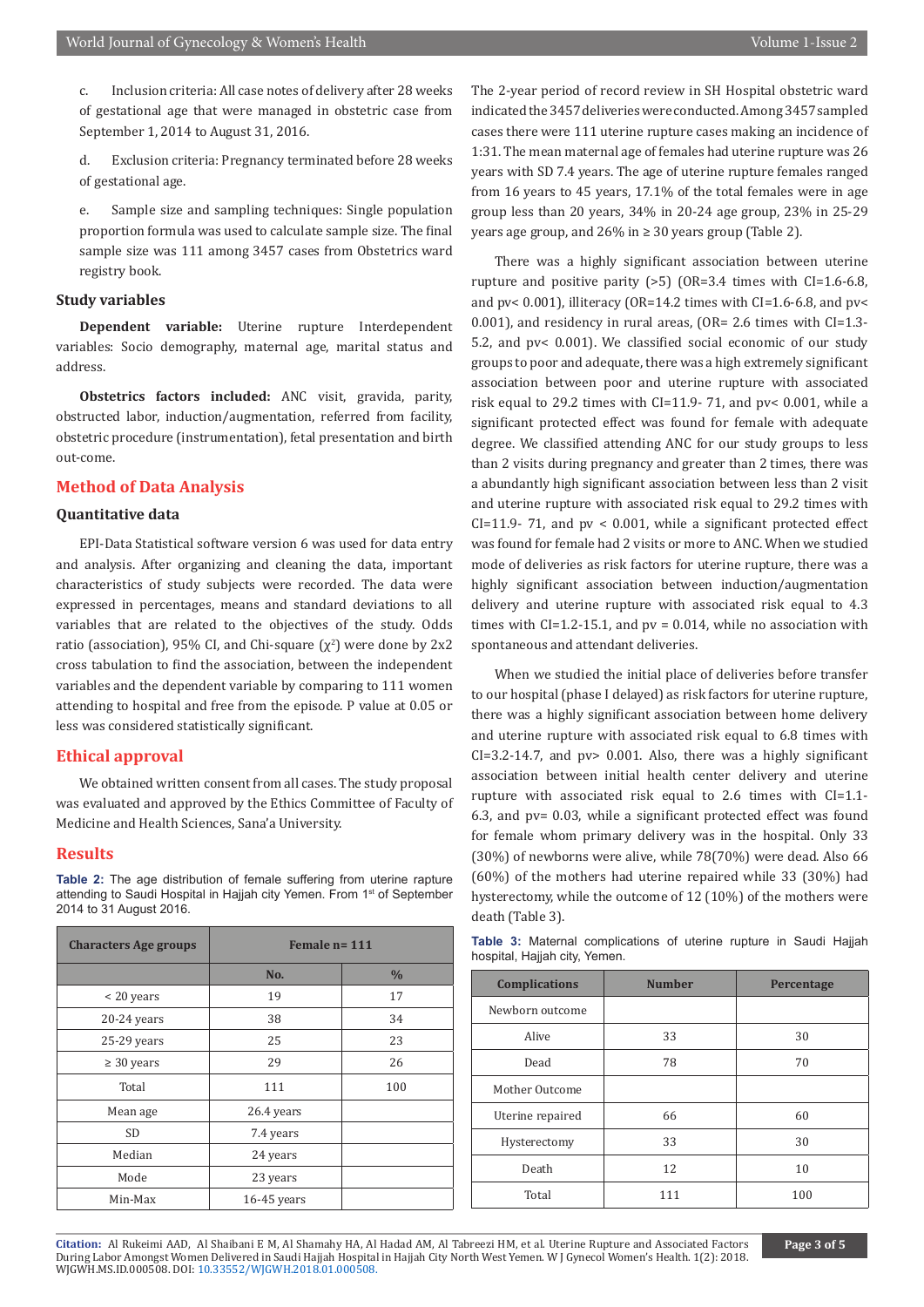### **Discussion**

Among 3457 sampled cases there were 111 uterine rupture cases making an incidence of 1:31 which is higher than study done in Uganda in which the incidence was 1:200, also our incidence is higher than the incidence in Ghana: 1:124, Ethiopia: 1:100, and in Tanzania:1.2:500 delivers [10-12]. The possible justification for our high incidence of uterine rupture could be poor obstetric care, poor accessibility to the few available Comprehensive Emergence Obstetric Care (CEmOC) facilities in the zone.

In less and least developed countries as Yemen, uterine rupture is an important cause of maternal mortality. In our study the maternal death rate of uterine rupture mothers was 10% (Table 3). This rate is nearly similar to the mean rate in less and least developed countries, in which it accounting for as many as 9.3% of maternal deaths [8] While our maternal deaths (10%) was lower than that reported in the Second Report on Confidential Enquiries into Maternal Deaths in South Africa 1999-2001, in which rupture uterus caused 6.2% of deaths due to direct causes and 3.7% of all deaths [9,13].

The second aim of the study was to study associated risk factors of uterine rupture. The first factor studied in our study was parity in which there was a highly significant association between uterine rupture occurrence and >5 parity (OR=3.4 times and PV< 0.001). This is similar to a study in western Uganda in which, parity >5 was risk factor for uterine rupture [14]. Walsh et al. [15] confirmed our finding of high parity is important cause of uterine rupture and confirmed that it is an extremely rare case of uterine rupture in a first pregnancy.

When we studied educational level, there was a highly significant association between uterine rupture occurrence and illiteracy (OR=14.2, PV< 0.001, while a significant protected effect was found for female with university level and secondary level. Our results are confirmed the importance of education in maternal health improvements and the result is similar to that reported from developing countries in which maternal illiteracy is a risk factor of uterine rupture and education is protective factors [5,16]. Considered residency, there was a highly significant association between a long way living from hospitals (rural areas) and uterine rupture (OR=2.6 and pv< 0.001, while a significant protected effect was found for female resident near hospital (urban). This result is similar to Aliyu et al. [5] study in Ethiopia in which living in distance >10 km from the hospital had 5.26 odds of having uterine rupture. Also, this is similar with a study in western Uganda from which, predisposing factor for uterine rupture were; living in a distance >5 km from the facility [14].

We classified social economic of our study groups to poor and adequate, poor female had 29.2 odds (<0.001) having uterine rupture, while a significant protected effect was found for female with adequate degree. Our result is similar to the finding that reported from Ghana, Ethiopia and Bangladesh in which they indicated that about 60% of cases of uterine rupture were associated with poverty [3].

We classified attending ANC for our study groups to less than 2 visits during pregnancy and greater than 2 visits, there was a

abundantly high significant association between less than 2 visit and uterine rupture (OR=29.2,  $pv < 0.001$ ), while a significant protected effect was found for female had 2 visits or more to ANC. Our result is similar to Alemayehu et al. [14] in Ethiopia in which attending ANC less resulted in 2.5 odds of having uterine rupture. Also, this result is similar with a study in western Uganda from which, predisposing factor for uterine rupture were; <4 antenatal visits [11].

Studying augment labor as risk factors for uterine rupture, augment labor women had 4.3 odds (PV=0.01) having uterine rupture. Our finding is similar to Topuz [17] in which the use of uterotonic drugs to induce or augment labor was a risk factor of uterine rupture. Also, there have been reports of uterine rupture when misoprostol was used in dosages above 25 Ag vaginally [10,18,19].

When we studied the phase I delay as risk factors for uterine rupture, there was a highly significant association between home delivery and uterine rupture with associated risk equal to 6.8 times (pv<0.001). Also, there was a highly significant association between initial health center delivery and uterine rupture with associated risk equal to 2.6 times (pv= 0.03), while a significant protected effect was found for female whom primary delivery was in the hospital. This result is similar to previous study in Yemen [6,20], in Uganda, Tanzania, Nigeria and Ethiopia whereas homes and centers are the initial place of deliveries before referred women to hospitals had very high odds of having uterine rupture [8,11,14,21,22].

#### **Conclusion**

Uterine rupture is one of the major causes of maternal morbidity and mortality in our Saudi Hajjah Hospital in Hajjah city. The hospital should develop strong collaborative and integration methods with catchment of healthy facility and educative campaign to decrease prevalence of uterine rupture and its impact in the surrounding Hajjah governorate.

#### **Acknowledgment**

Authors acknowledge the financial support of Saudi Hajjah Hospital in Hajjah city, and Sana'a University, Yemen.

#### **Conflict of interest**

No conflict of interest associated with this work.

#### **References**

- 1. [Adeoye IK, Onayade AA, Fatusin AO \(2013\) Incidence, determinants and](https://bmcpregnancychildbirth.biomedcentral.com/track/pdf/10.1186/1471-2393-13-93) [perinatal outcomes of near miss maternal morbidity in Ile-Ife Nigeria: a](https://bmcpregnancychildbirth.biomedcentral.com/track/pdf/10.1186/1471-2393-13-93) [prospective case control study. BMC Pregnancy Childbirth 13: 93.](https://bmcpregnancychildbirth.biomedcentral.com/track/pdf/10.1186/1471-2393-13-93)
- 2. [World Health Organization, UNICEF, UNFPA The World Bank \(2010\)](https://www.unfpa.org/publications/trends-maternal-mortality-1990-2008) [Trends in maternal mortality 1990 to 2008, estimates developed](https://www.unfpa.org/publications/trends-maternal-mortality-1990-2008) [by WHO, UNICEF, UNFPA and the world bank, WHO Press, Geneva,](https://www.unfpa.org/publications/trends-maternal-mortality-1990-2008) [Switzerland.](https://www.unfpa.org/publications/trends-maternal-mortality-1990-2008)
- 3. [Hofmeyr GJ, Say L, Gulmezoglu AM \(2005\) WHO systematic review of](https://www.ncbi.nlm.nih.gov/pubmed/16101600) [maternal mortality and morbidity: the prevalence of uterine rupture.](https://www.ncbi.nlm.nih.gov/pubmed/16101600) [BJOG 112\(9\): 1221-1228.](https://www.ncbi.nlm.nih.gov/pubmed/16101600)
- 4. [Berhan Y, Berhan \(2014\) Causes of maternal mortality in Ethiopia: A](https://www.ncbi.nlm.nih.gov/pmc/articles/PMC4249203/) [significant decline in abortion related mortality. Ethiop J Health Sci 24\(0](https://www.ncbi.nlm.nih.gov/pmc/articles/PMC4249203/) [Suppl\): 15-28.](https://www.ncbi.nlm.nih.gov/pmc/articles/PMC4249203/)
- 5. Aliyu SB, Yizengaw TK, Lemma TB (2016) Prevalence and associated factors of uterine rupture during labor among women who delivered in Debre Markos hospital north west Ethiopia. Intern Med 6(4): 1000222.